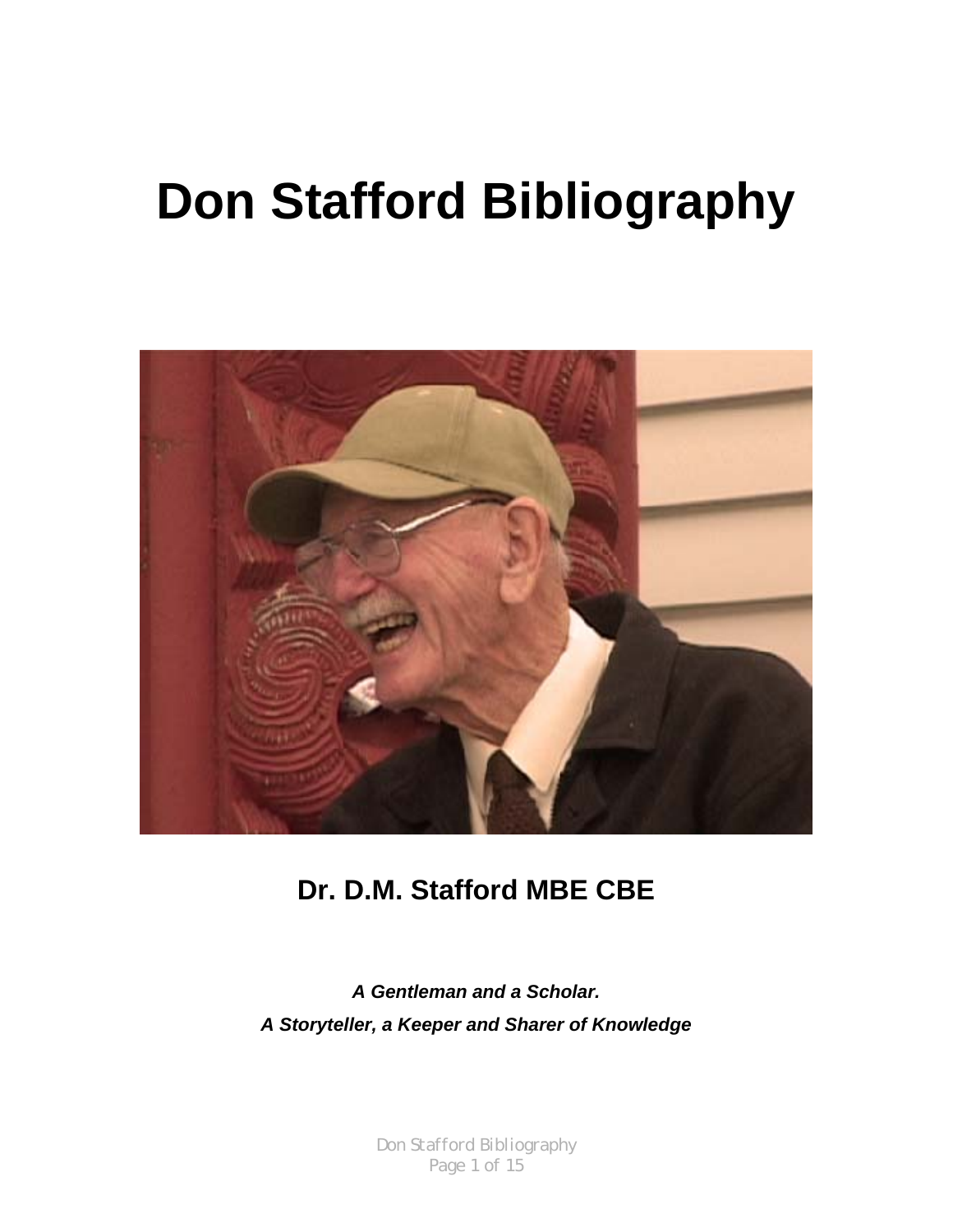#### **Contents:**

| Dr. D.M. Stafford                                   | 3  |
|-----------------------------------------------------|----|
| Books written by Don Stafford                       | 4  |
| DVD's                                               |    |
| <b>Maps</b>                                         | 9  |
| Don Stafford Files                                  | 10 |
| Articles written by Don Stafford                    | 11 |
| Selected recent printed articles about Don Stafford | 13 |

#### Compiled by

Mary Ellen Wilson, Su Potter, Amanda Hemara and Andrew Te Amo

Rotorua District Library 2011

#### Acknowledgements

#### Thanks to

Don's family for their support of this project.

Index New Zealand for making our work much easier.

Sue Heke, our editor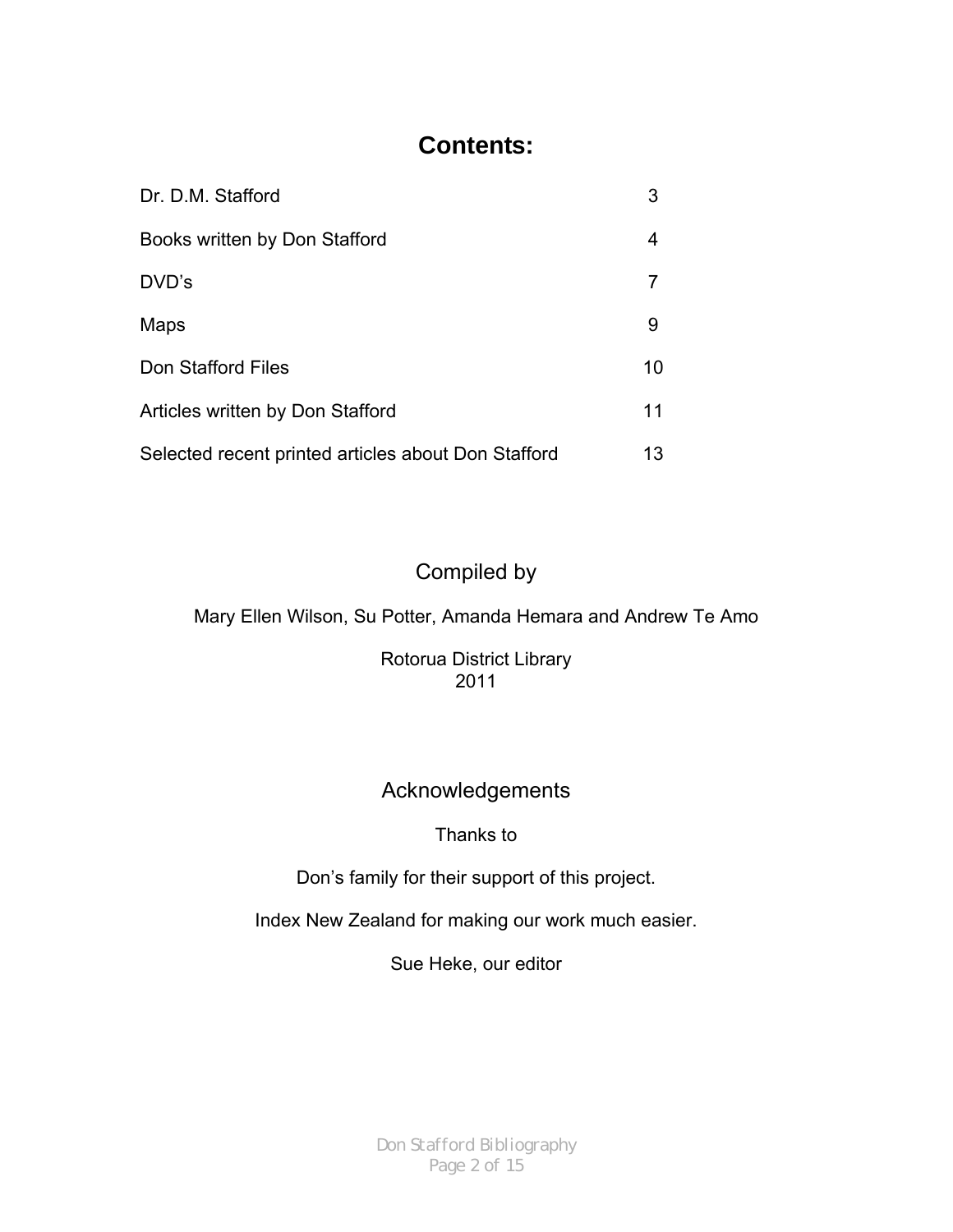## **Dr. D.M. Stafford MBE CBE**

Don Stafford was born in Auckland but lived in Rotorua almost all his life. He was a foremost authority on Rotorua history and the Arawa people and the official historian for the city of Rotorua. He was a gentleman who bridged both Maori and European worlds.

His first book, *Te Arawa -- A History of the Arawa People*, was a major work of scholarship and today the book has become a collector's item. His last work, published in 2006, was *Wild Wind from the North*, an account of Ngapuhi chief Hongi Hika's raid on Mokoia Island .

Don Stafford contributed to numerous other important projects including the following:

- The establishment of the Rotorua Museum of Art and History in the 1960's where he was the founding curator.
- The redevelopment of Tikitere thermal area into one of Rotorua's major attractions.
- Restoration of St Faiths Church, Ohinemutu.
- Restoration of 'Te Runanga' tea kiosk in the Government Gardens.

A new wing under construction at the Rotorua museum carries his name, as does the heritage room at the Rotorua District Library. Rotorua Intermediate School has a Stafford House, there is a suburban street named after him and his portrait hangs in the Rotorua District Council building. .

Don was the author of some 23 books, numerous reports and he was also a guide/storyteller, regular broadcaster and lecturer. He was awarded an MBE in 1982, a CBE in 1993 as well as an Honorary Doctorate from Waikato University in 1992 and an Honorary Bachelor of Tourism Management degree (BTM) from Waiariki Institute of Technology in 2000.

Dr Stafford passed away in Rotorua Hospital on Monday April 5, 2010. His body was taken to lie in state at Tamatekapua, Te Arawa's paramount meeting house at Te Papaiouru Marae, Ohinemutu where Te Arawa Iwi orators praised and thanked Don for recording Te Arawa history, one of the greatest legacies he has left for Te Arawa Iwi/hapu. Dr Stafford was one of only a handful of Pakeha to have been afforded the honour of having their tangi at the marae.

On Friday 9 April 2010 Dr Don Stafford's casket was carried from Tamatekapua by Te Arawa kaumatua/ elders, to his beloved St Faiths church. He is buried next to his loved wife, Nan, in the Kauae Cemetery at Ngongotaha.

Andrew Te Amo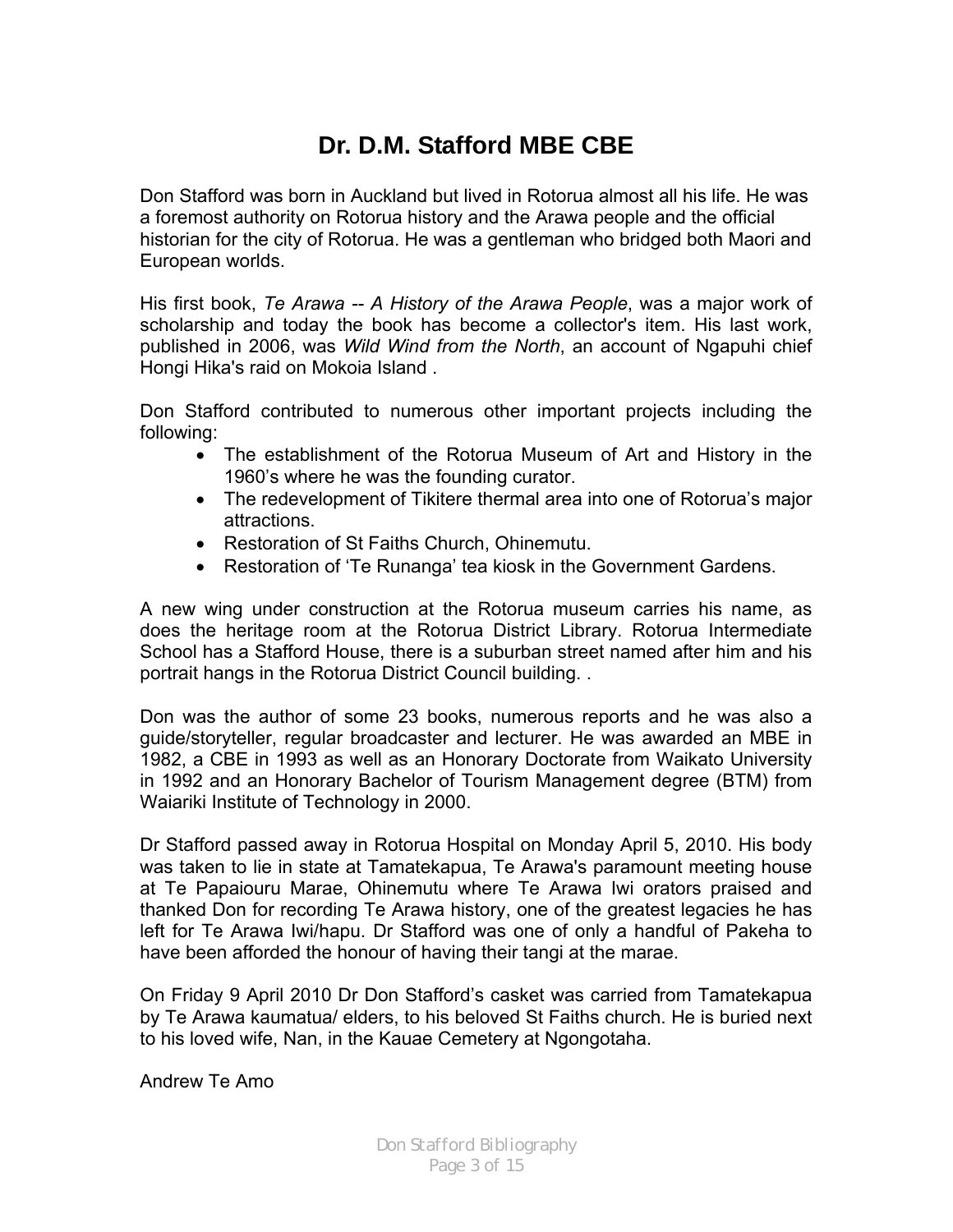## **BOOKS BY DON STAFFORD**

*Te Arawa : a history of the Arawa people.* Wellington [NZ]: Reed, 1967. Traces the history of Te Arawa from their  $14<sup>th</sup>$  century migration to Aotearoa / New Zealand until the late 1880s.

*Maori place names of the thermal regions and their meanings.* Rotorua [NZ]: Rotorua Printers, 1970.

135 place names in the wider Rotorua District with their meanings and a location map.

*A pocket history of Rotorua.* Rotorua [NZ]: Thermalart Productions, 1975. Compiled as a convenient aid to those interested in the background of Rotorua and the territory occupied by Te Arawa people and provides an outline of the major players and events covering some six centuries.

*The romantic past of Rotorua.* Wellington [NZ]: A.H. & A.W. Reed, 1977. A pictorial history of Rotorua.

*Rotorua : 1880 - 1980* edited by Don Stafford, Roger Steele, Joan Boyd. Rotorua and District Historical Society Inc., 1980.

A collection of essays about Rotorua's history and development written by local authorities and specialists. Don provided essays on *The Rotorua Lakes' Case* and *Whakarewarewa and the New Zealand Maori Arts and Crafts Institute*.

*Rotorua : 1880 - 1980* edited by Don Stafford, Roger Steele, Joan Boyd. H. A. Holmes & Coy. Ltd. 1980. Limited Edition [800 numbered]. An expanded version of the above work. Don provided extra essays: *Before Rotorua*; *Thermal Springs Districts Act; Commerce in the Rotorua District; The beginning of Aviation in Rotorua.*

*Flying the thermal skies : a history of aviation in the Rotorua district.* Rotorua [NZ] Thermalart Productions, 1983.

Covers from 1911 to 1982 and includes lists of Rotorua Aero Club Presidents and Life Members; Registration of aircraft based or used in Rotorua (not necessarily complete or mentioned in text), is indexed and has endpaper maps of the airfield and location circa 1933.

*New Zealand Maori Arts & Crafts Institute, Whakarewarewa, Rotorua, New Zealand.* Auckland [NZ]: First Class Publications, 1983. A glossy, colourful photographic celebration of the Institute. The centerfold is an expanded aerial photograph of the area.

*The founding years in Rotorua : a history of events to 1900.* Auckland [NZ]: Ray Richards; Rotorua [NZ]: Rotorua District Council, 1986 A detailed historical record of a unique city and region in its colonial period.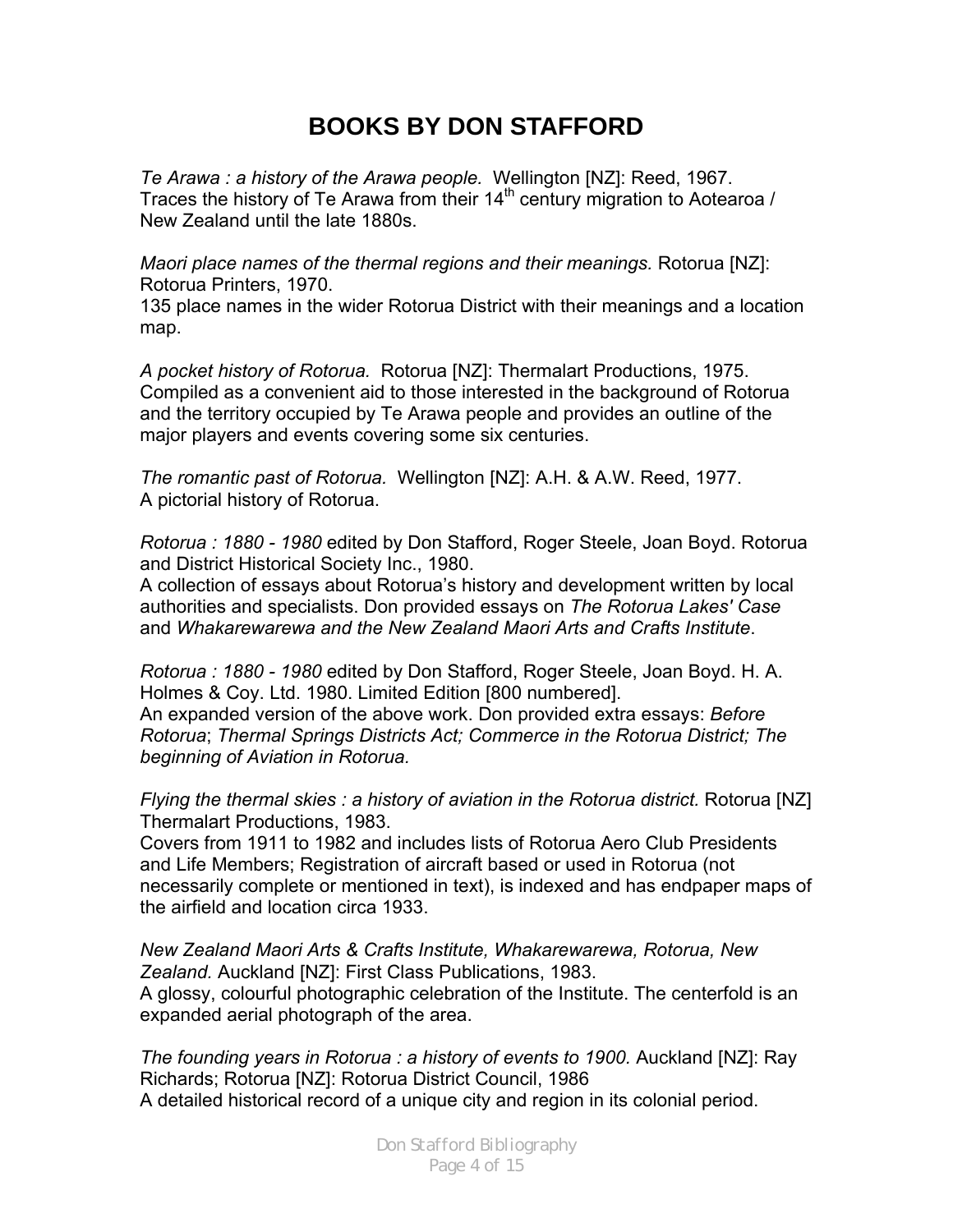*The new century in Rotorua : a history of events from 1900.* Auckland [NZ]: Ray Richards; Rotorua [NZ]: Rotorua District Council, 1988. Continues the historical record up to 1986.

*Rotorua Electricity : a brief history of power in the Rotorua district / written and produced for the Rotorua Area Electricity Authority.* Rotorua [NZ]: The Authority, 1988.

This history concentrates on events, from the success of Okere Falls Power Scheme to the problems of the Wheao Power Scheme, and the people who provided the production and supply of electricity.

*Landmarks of Te Arawa.* Auckland [NZ: Reed Books, 1994-1996.

Volume 1: Rotorua

Volume 2: Rotoiti, Rotoehu, Rotoma

Don has collected the history and legends of every possible identifiable site, locality and event within the district providing an encyclopaedic sequence, crossreferenced to the detailed location maps. Photographs, Bibliography and indexes

*Te Whakarewarewa : a brief guide to the place and its people.* Rotorua [NZ]: D.M. Stafford, 1995.

At 71 pages this is a detailed guide to Whakarewarewa. It is not illustrated nor does it include maps.

*Rotorua Conventions : planner guide.* Rotorua [NZ]: Tourism Rotorua, 1995. Don Stafford was part of the editorial team. The guide includes a general introduction to New Zealand, an overview of Rotorua and its history, accommodation venues, sightseeing, recreation and support services.

*Evidence of Donald Murray Stafford to be given at a hearing of submissions on the proposed zoning at Kariri Peninsula under the resource Management Act 1991 at Rotorua on 8th May 1996.* Unpublished.

Don emphasizes the importance of the Karikari Peninsular in pre-European times and the derivation of the original land title with supporting copies of early maps, sketches of the area by W Bainbridge, Partition Order, Variations, Maori Land Court records and the transfer to Mr Schwanner

*Tangata Whenua : the world of the Maori.* Auckland [NZ]: Reed, 1996. Also published as *Introducing Maori culture* in 1997.

A brief but authoritative introduction to Maori culture.

A new edition, Auckland [NZ]; Penguin Group (NZ) Ltd, 2008, has small additions to the social order/family chapter and now includes the Maori Party. The major difference is bigger, updated illustrations.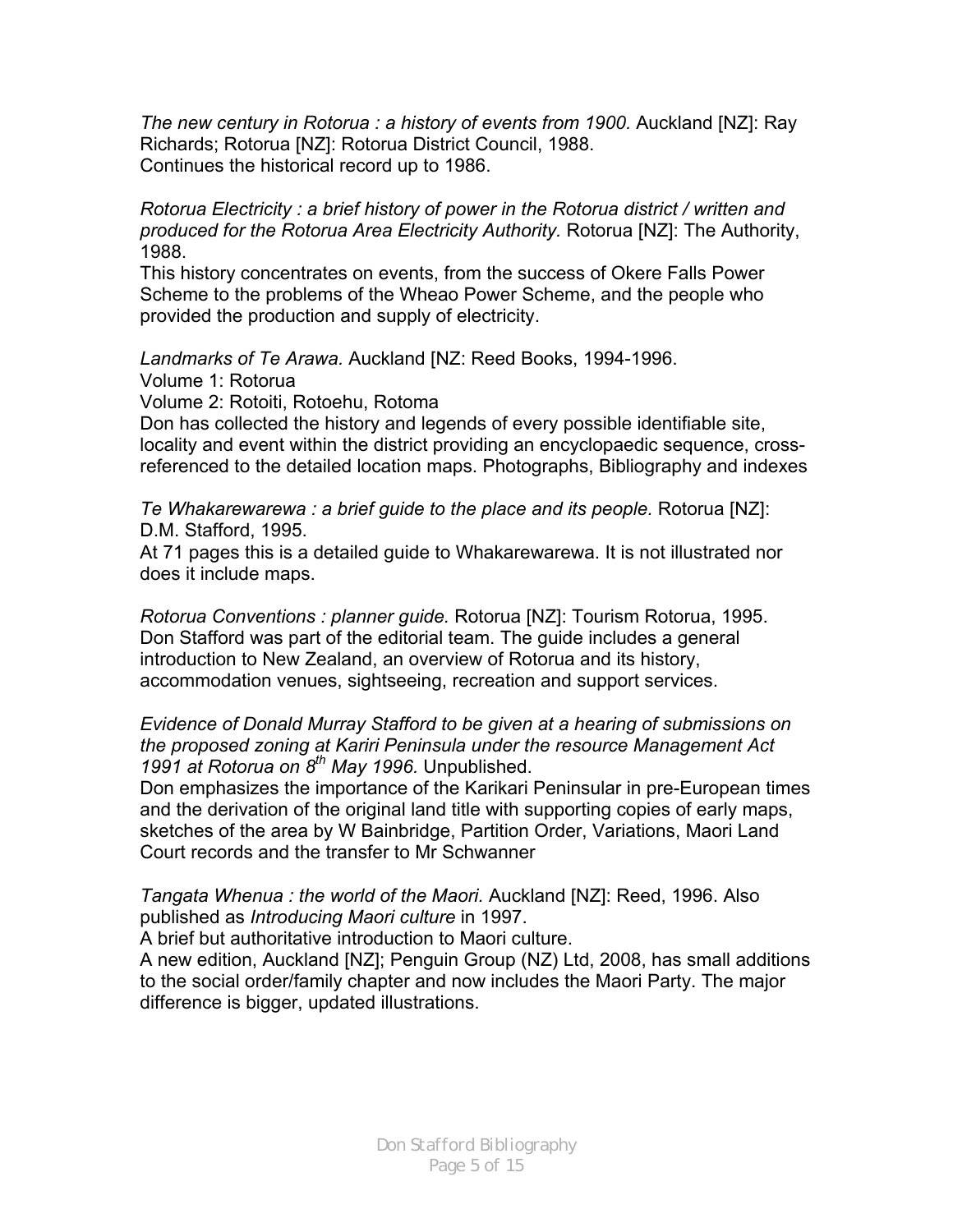*Pakiwaitara : Te Arawa stories of Rotorua as told to Don Stafford.* Auckland [NZ]; Reed Books, 1999.

A collection of stories told to Don by local Maori as he sat in his father's store as a youngster.

*The history and placenames of Rotorua.* Auckland [NZ]:Reed, 1999. This is a combination of two earlier works; *A pocket history of Rotorua* and Maori *Place names of the thermal regions and their meanings*. There are some minor additions to update the current usage.

*Nga Toa Kohatu*. Tamaki-makau-rau, Aotearoa: Reed, 2001.

*The Rock warriors.* Auckland, [NZ]: Reed, 2001.

Published simultaneously, this is a children's story of the Patupaiarehe of Mt Ngongotaha, the tipua (giants) of the Kaimai Ranges and the tohunga who saved the day.

*Natural New Zealand : an illustrated guide.* Auckland, NZ: Reed, 2003. An easy-to-understand introduction to New Zealand's past, present and future. It includes brief information about aspects of the country's geography, flora, fauna and the people of the land. Not indexed.

*New Zealand's premier Maori cultural and geothermal visitor experience.*  Rotorua [NZ]: The Institute, 2003.

An introduction to the New Zealand Maori Arts and Crafts Institute and Te Whakarewarewa thermal valley including buildings, cultural experiences and geothermal features.

*Legacy of power : advent and history of the Rotorua Energy Charitable Trust – the first ten years.* Rotorua [NZ]: The Trust, 2004.

Traces the history of electricity in Rotorua from governmental control in 1922 to the formation of Rotorua Area Electricity and then to the contentious start of the Trust and its works in the community.

*A wild wind from the north : Hongi Hika's 1823 invasion of Rotorua*. Auckland, NZ: Reed Books, 2007.

Don Stafford has researched the events leading up to the attack and follows in the footsteps of the war party, taking photographs of significant sites as they appear today.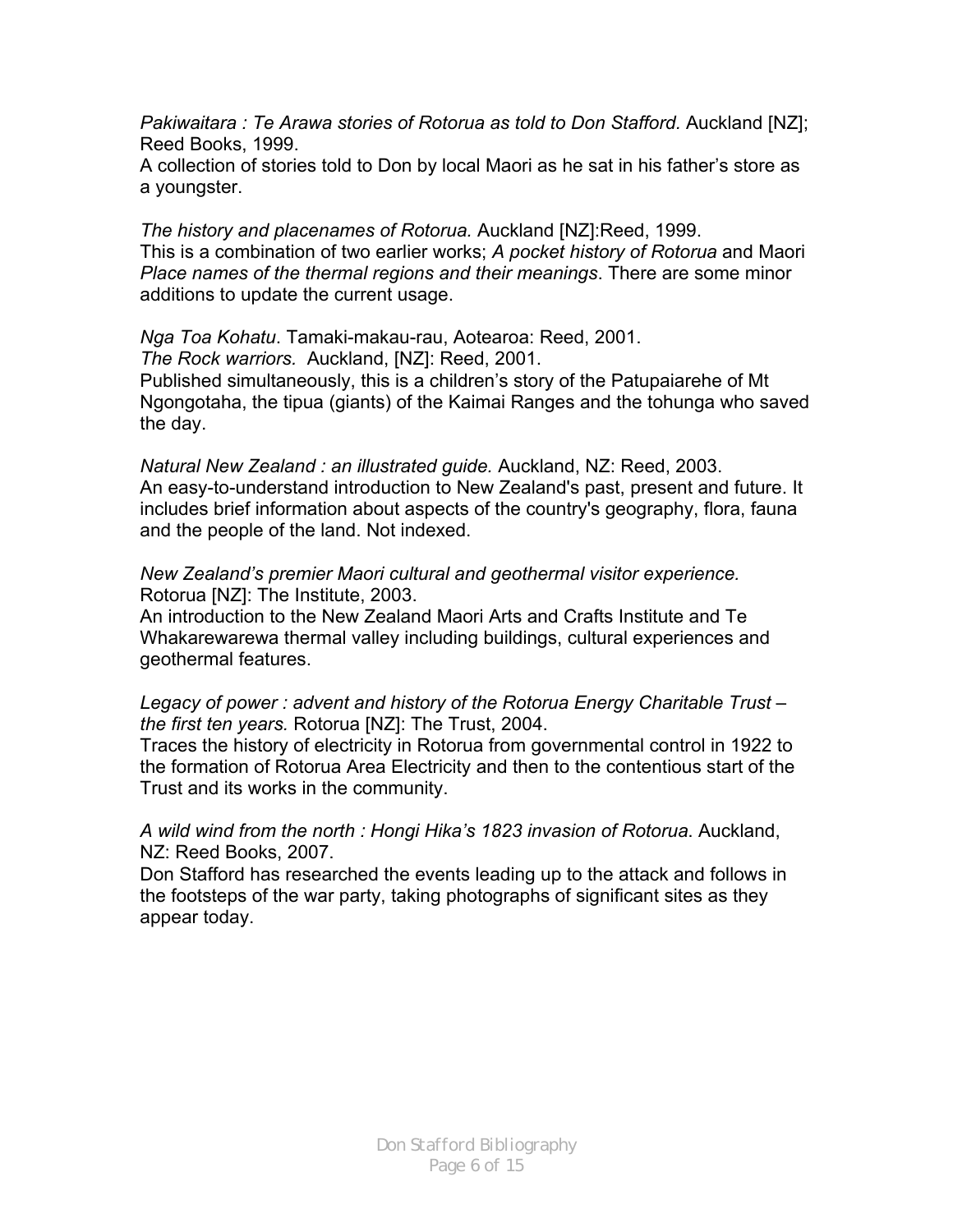#### **DVDs**

Stafford, D.M. (Donald Murray), & Archibald, Peter. (Producers). (2003?). *Māori culture, traditions and history* [Documentary]. Rotorua, NZ: Dove Video Productions, 2003?

Explores the world of Māori culture and tradition.

*Don Stafford's Lake Rotoiti safari: a journey of two halves* [Documentary]. . Rotorua, NZ: Vid Pro Quo, 2010.

Don Stafford takes viewers on an historic journey of Lake Rotoiti and explains the history of the place-names that border the lake's edge.

*Don Stafford's lake safari: a journey of two halves* [Documentary]. Rotorua, NZ: Vid Pro Quo, 2009.

Don Stafford takes viewers on an historic journey of Lake Rotorua and explains the history of the place-names that border the lake's edge.

*In the footsteps of Kahumatamomoe* [Documentary]. NZ: Vid Pro Quo, 2005?. Don Stafford, Anne Moore and Bruce Fraser speak to individuals, community groups and commercial organisations that protect and care for our environmental landscape.

*Out and about with Don Stafford: three journeys through the Rotorua Landscape*  [Documentary]. Rotorua, NZ: Vid Pro Quo.

Traces the history of Te Arawa people and their colonial past from Ohinemutu to Rainbow Mountain, Te Ngae to Maketu and Pongakawa to Mokoia Island.

*Hindsight: series one/*presented by Don Stafford [Documentary]. Rotorua, NZ: Vid Pro Quo.

Shows the development of modern Rotorua in the twentieth century looking at notable buildings, trout fishing, hospitality, transport and food supply.

*Hindsight: series two/*presented by Don Stafford [Documentary]. Rotorua, NZ: Vid Pro Quo.

Shows the development of modern Rotorua in the twentieth century looking at forestry, entertainment, farming and water transport.

*Hindsight: series three/*presented by Don Stafford [Documentary]. Rotorua, NZ: Vid Pro Quo.

Shows the development of modern Rotorua in the twentieth century looking at local government, aviation and Ngongotaha.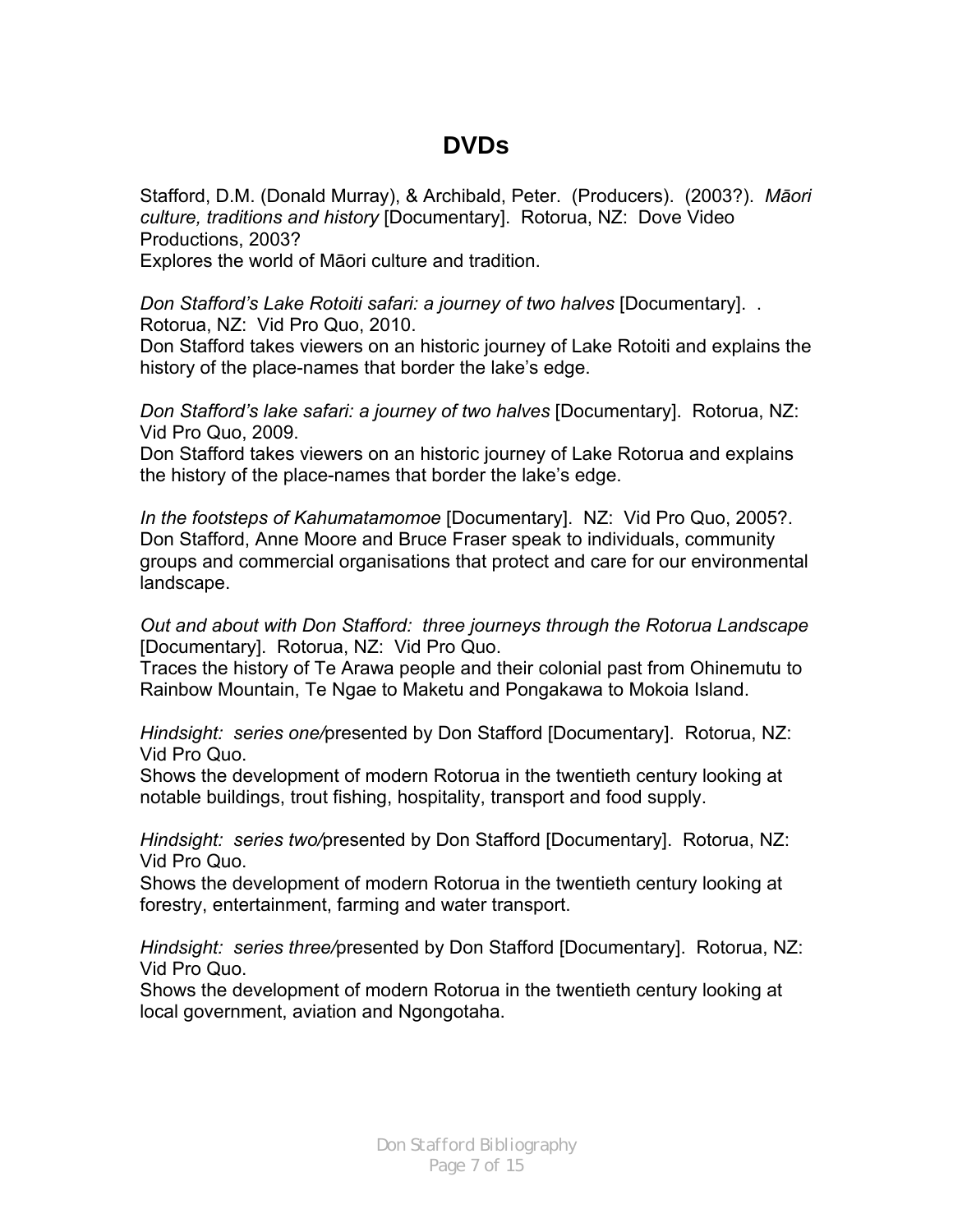*Hindsight* [Documentary Interviews]. Rotorua, NZ: Vid Pro Quo, 2010. A series of unedited interviews featuring local identities listed below. The people interviewed by Don have all played a pivotal role in the development of modernday Rotorua which features in the Hindsight series.

Harry Adolph Myles Batchelar Godfrey Beale Mattie Bird Ivan Bowen Moyra Bramley Andy & Mary Burnett Harry Childs Henry Colbert Bob Collins Judd Davies Eddie Dibley Reg Durrant Tai Eru Norma Evans John Fairley Dave Field Rex Forrester Ynys Fraser Patrick Gallagher Lionel Grant Witerina Harris Hiwinui Heke Ron Hope Fred Hutchings John Keaney John Kininmonth Roger Kusabs

Joe La Grouw Johnny Lepper Frank Lord Russell McCullough Fraser McKenzie Carole Mackersey Bob Martin Kingsley Matthews Trevor Maxwell Dorothy "Bubbles" Mihinui Buster Morgan Sir Howard Morrison Irene Oliver Charlie Pihera Jarmie Piripi Bob Reeder Gordon Roberts Bob Scott Kate Shaw Barbara Sims Jack Stafford Sir Peter Tapsell Theo Tate Maureen Waaka Jimmy Wass Jeremy Wells Ray Woolliams Bea Yates

*Rotorua legends: the fascinating history of three Rotorua icons/*presented by Don Stafford [Documentary]. Rotorua, NZ: Vid Pro Quo. Examines the background of The Rotorua Bath House, Mokoia Island and The Rotorua Energy Charitable Trust and their contribution to the unique character of the Rotorua District.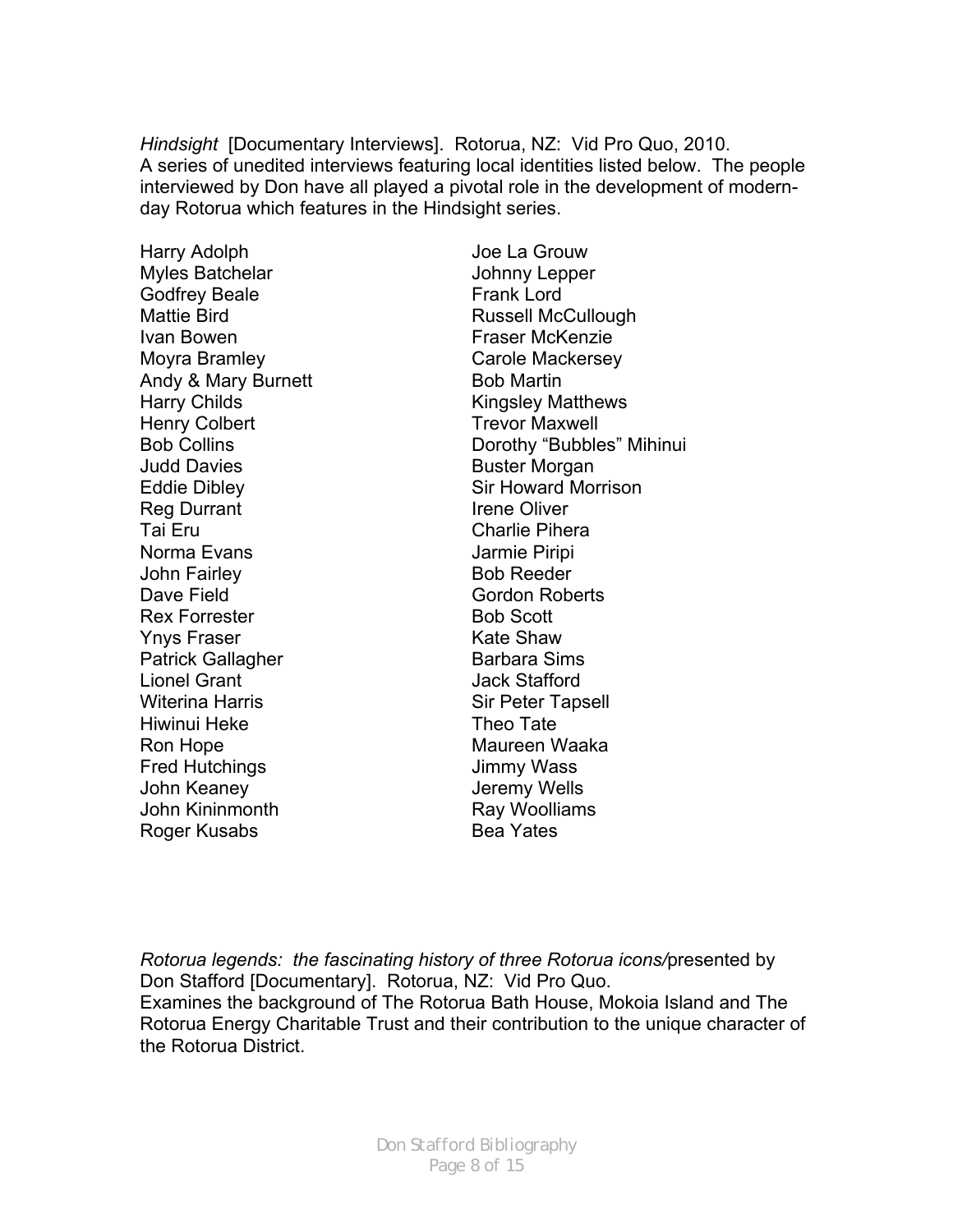*More Rotorua legends: three fascinating aspects of Rotorua History/*presented by Don Stafford [Documentary]. Rotorua, NZ: Vid Pro Quo. Focuses on the background of Te Whakarewarewa Valley, Don Stafford and local entrepreneurs and their contribution to the unique character of the Rotorua **District.** 

## **MAPS**

*Cattle trails from Texas,* compiled and drawn by D.M. Stafford. Brownwood, Texas: Art Fabrics, [1971]

Shows Chisholm, Shawnee, and Western trails. Coloured map 26 x 42 cm. Scale ca. 1:4,000,000

*Indian tribal areas of the United States of America (excluding Hawaii and Alaska),* compiled and drawn by Don Stafford. Brownwood, Texas: Art Fabrics, 1971.

Coloured map 26 x 38 cm. Scale ca. 1:14,000,000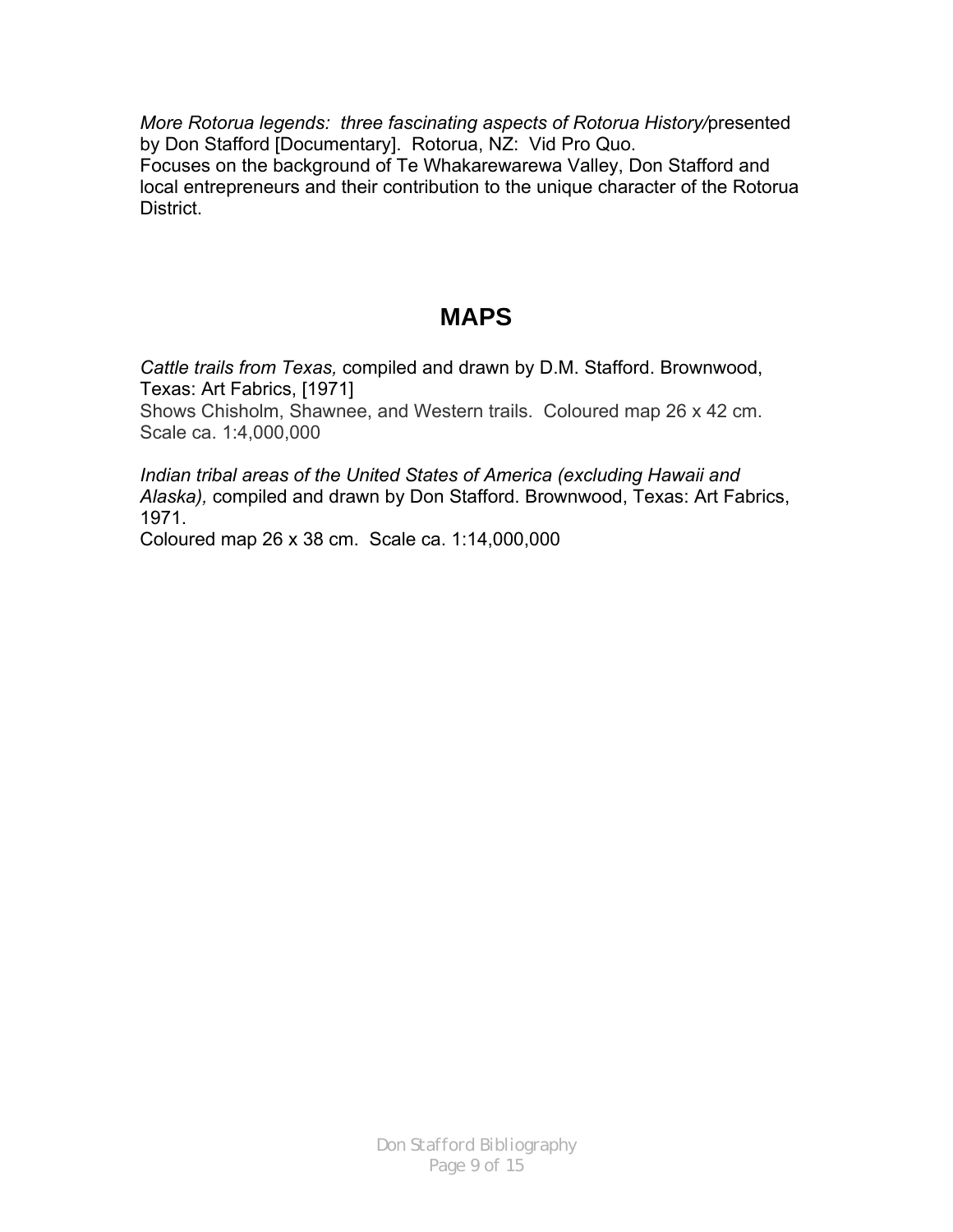## **DON STAFFORD FILES**

These are subject files compiled by Don when he was doing research for *The Founding years in Rotorua* and *The new century in Rotorua.* Early articles were summarised and later ones have been photocopied. Don created a card index which is mostly names of people and the Library has created subject indexes for the files.

The two volumes of Maori place names are source material for *Landmarks of Te Arawa*.

Armed Constabulary/Police Arts / Art Gallery Assorted Matters Aviation Bath house misc Baths and hospitals **Boats** Brass bands Carved Houses Church **Commerce** Court Affairs Depression **Electricity** Events 2 Volumes Farming & prospecting; gold, oil, etc. Fire Brigade Fish and wildlife **Geothermal** Government Gardens Great Committee Hotels 2 Volumes Interviews 2 Volumes Kaituna River Maketu Lakes Land Court Library

Mamaku; Mokoia; Ngongotaha; Ohinemutu Medical **Political** Post Office Railways Regal & Vice Regal Roads Rotoehu, Rotoma, Rotoiti (Maori place names) Rotorua (Maori place names) Rotorua Biographies General and Index Rotorua Biographies 7 Volumes Rotorua County Schools 2 Volumes Scouts and Guides Sports 2 Volumes Terraces, Te Wairoa, Tarawera eruption Tikitere; Waimangu; Waiotapu Timber Industry Tourism 2 Volumes Township 4 Volumes Transport Industry Whakarewarewa 2 Volumes

## **ARAWA NOTES**

Don created these 21 volumes of research notes from the Maori Land Court Minute Books while he was working on *Te Arawa*. Most of them have been indexed.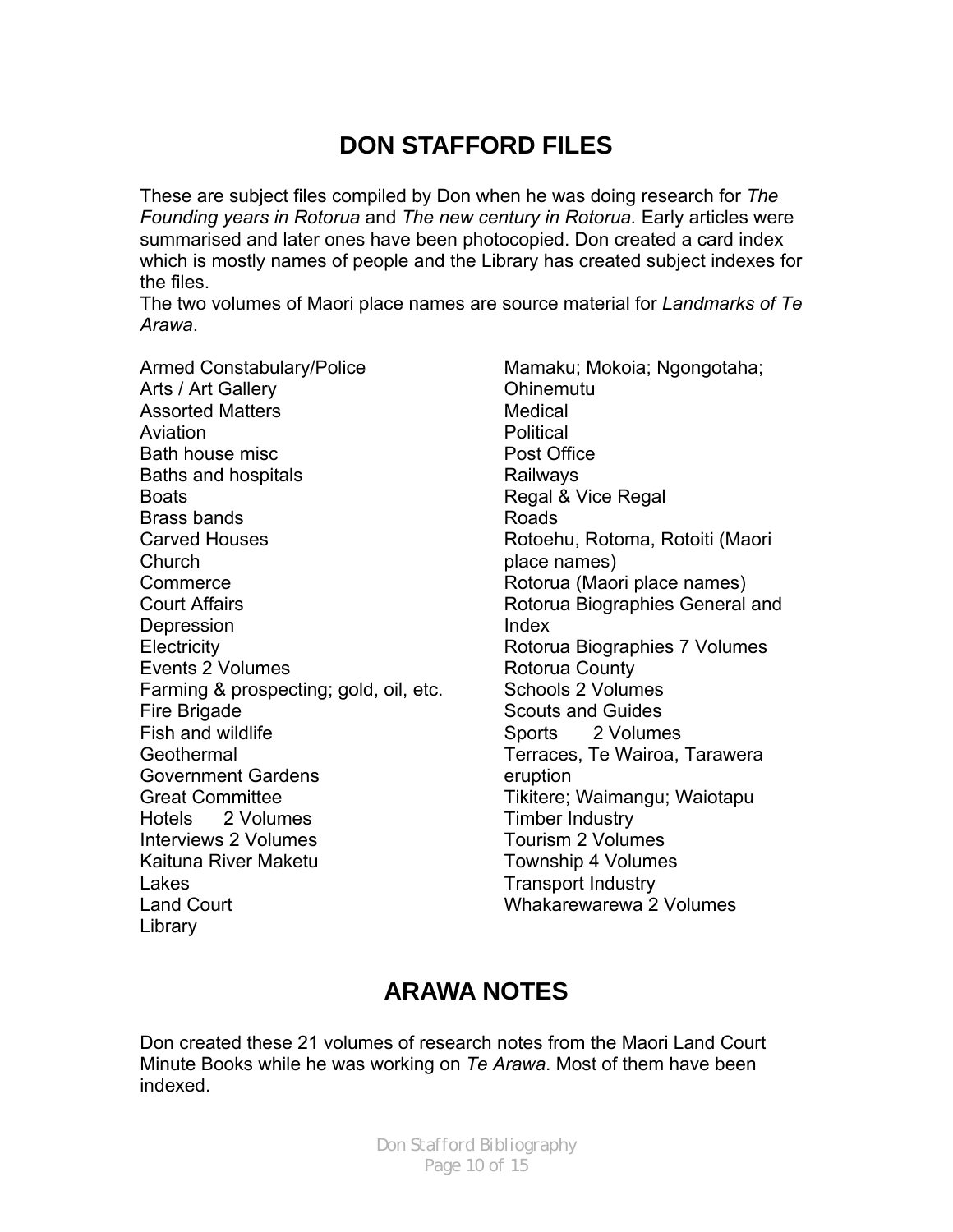## **ARTICLES WRITTEN BY DON STAFFORD**

'A Brief Traditional History of Pakotore', in *Historical Review*. Appendix to "The Excavations at Paengaroa, 1959", Dec 1959; v.7 n.4:p.84-85.

'Some notes on Bay of Plenty tradition relating to archaic people', in *Historical Review*, Mar 1960; v.8 n.1:p.3-20

Looks at the tradition that descendants of Toi were already residing in the Bay of Plenty region where the Arawa canoe arrived, and the Arawa people settled.

'Pre-Settlement Maori and Pakeha Relationships', in *Rotorua legend,* Jul 1961; v.1 n.2:p.22-27.

'Don Stafford Replies', in *Rotorua legend*, Jul 1962; v.2 n.1: p.4-20; Including:

'Boundary Lines of the Maori', p.19-20. 'Difference Between "Horahora" and "Horohoro', p.11. 'First Muskets in Rotorua', p.18. 'The Kaituna as an Eel Fishing River', p.4-5, 20. 'Maori Colours', p.13-14. 'Maori System of Deciding on Correct Action to be Taken (as in our Law Court)', p.10-11. 'The Model Village at Whakarewarewa', p.7. 'Ngongotaha', p.12-13. 'Oldest European Buildings in Rotorua', p.17-18. 'Original "Kahukura" and "Kahukura" Football Club', p.15-16. 'The "Phantom" Canoe on Lake Tarawera', p.14-15. 'Pukehina Redoubt (on the Beach at Pukehina)', p.10. 'Raura Meeting House at Whakarewarewa', p.16-17. 'The Significance of the Three Fingers in Maori Carvings.', p.9-10. 'Te Pokiha's Net', p.8-9. 'Tihi-o-Tonga', p.12. 'Transport of War Canoes Overland', p.6. 'Where actually did the Arawa Canoe land', p.19.

'Don Stafford Replies', in *Rotorua legend*, Oct 1963 v.3(1):p.16-22 [various subjects, not itemised].

'Don Stafford Replies', in *Rotorua legend*, Nov 1963 v.3(2):p.14-22. [various subjects, not itemised].

'Date of First Engagement between Arawa and Tairawhiti Expedition, 1864 [Correspondence]', in *Historical Review*, Jun 1964; v.12 n.2:p.92.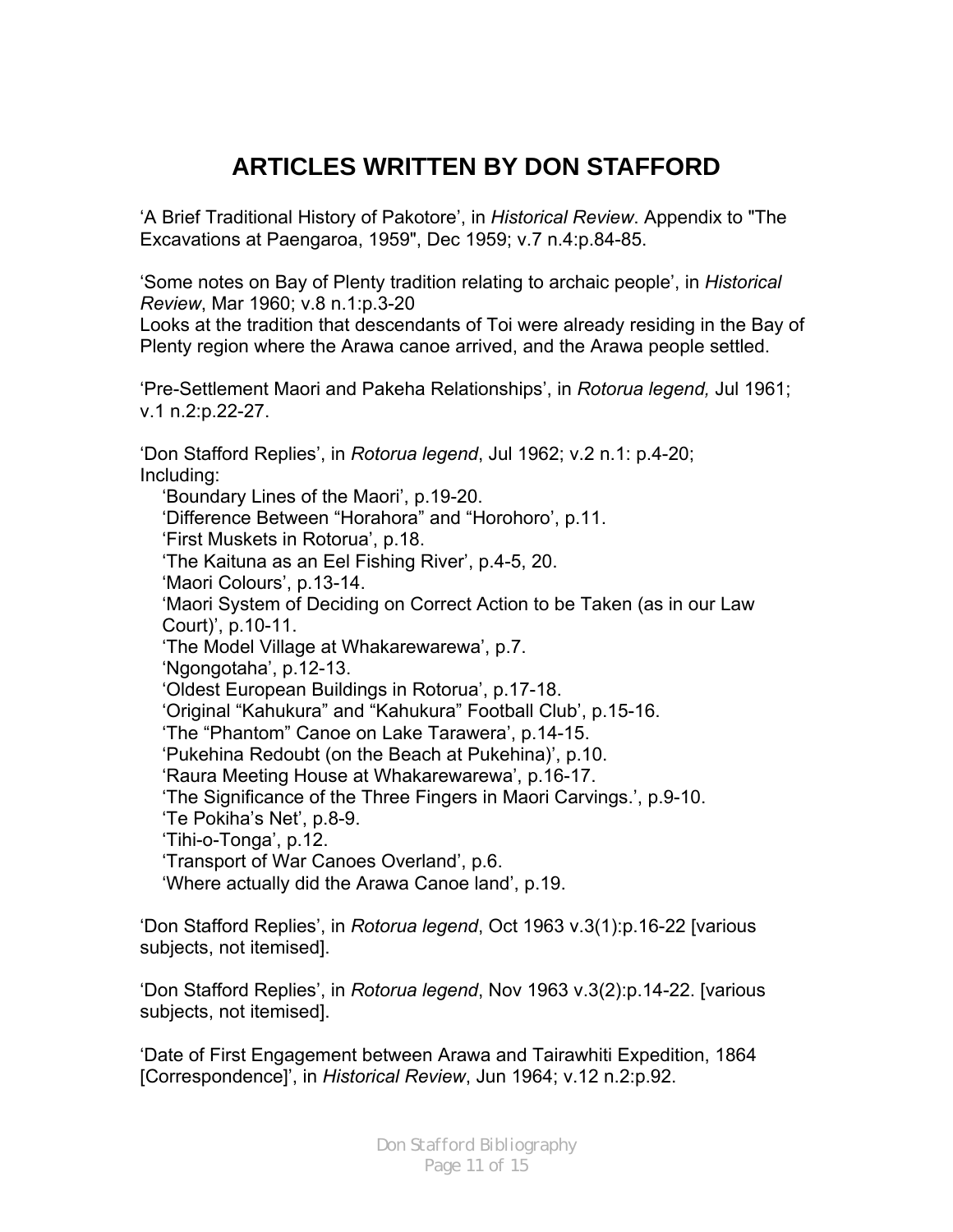'A short history of Tikitere', by C. Watt and D M Stafford, in *Historical Review*, Sep/Dec 1965; v.13 n.3&4:p.137-143

Traces the history of the thermal region, mentioning Maori tradition, first European visitors of the 1840s, and later visitors. Notes the sulphur mining activity and gives scientific details of the springs and pools.

'The Te Teko engagement', in *Historical Review*, Sep/Dec 1965; v.13 n. 3&4:p.128-136

Uses extracts from letters and books to highlight the situation in the Bay of Plenty after the Volkner and Fulloon murders. Follows the Arawa force organised by William Mair in their approach to and assault on the pa at Te Teko.

'The Tai Rawhiti expedition', in *Historical Review,* Apr 1967; v.15 n.1:p.75-86 Backgrounds and discusses the Tai Rawhiti military campaign and gives an account of the Battle of Kaokaoroa.

'City of Rotorua Museum', in *AGMANZ News* / Art Galleries and Museums Association of New Zealand, May 1970; v.2 n.5:p.6 Outlines the purpose, background and contents of the new museum.

'Obituary : Cecil Watt, Rotorua' by H.D. London and D.M. Stafford in *Historical Review,* Nov 1971; v.19 n.2:p.139-140

'Two Hundred Years and Two Hundred Miles', in *Journal of the Tauranga Historical Society*, Sep 1976; n.57:p.31. Looks at the impact on marine life of Captain Cook's voyages to New Zealand.

'Orator, carver, warrior, councillor: Death of a great chief', in *Daily Post*, 15 May 1993:p.21

Article about Hamuera Pango (Rotorua, ca. 1820-1893)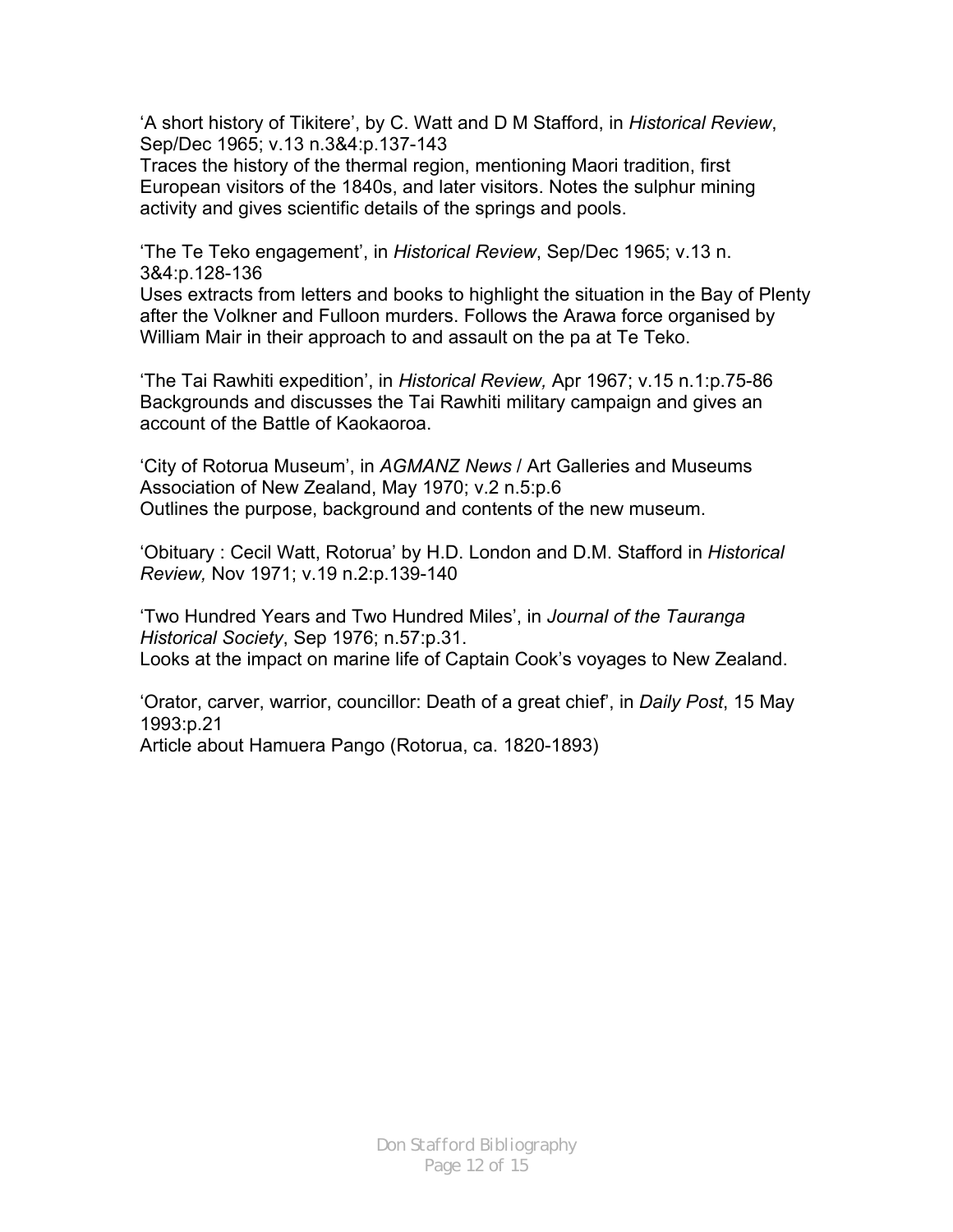# **SELECTED RECENT PRINTED ARTICLES ABOUT DON STAFFORD**

More articles from Rotorua newspapers are included in indexes at the Rotorua District Library.

'Result of four years work on shelves next month', in *Daily Post,* 7 Nov 1986. *Founding years in Rotorua* to be published.

'Stafford, Dillon honoured', in *Daily Post*, 31 Dec 1993; p.1,2 Don is awarded a CBE (Commander of the British Empire) and Doug Dillon a QSO

Bradley, Lisa. 'Lives less ordinary' in *Daily Post*, 2 Oct 1999; p.10 Interview with Kate Shaw and Don Stafford when the former turned 100 in 1993. Larson, Virginia. 'Local heroes : Rotorua', in *North and South*, Nov 2000; n.176:p.82-87

Features residents who contribute to the Rotorua community, including Don Stafford, Jo-Anne La Grouw, Joe La Grouw, Mary Thompson, Lyonel Grant, Anne Managh, Ann Somerville, Mike Tamaki and Doug Tamaki.

Tiriana, Ingrid. 'Historian has another story to tell after receiving award', in *Daily Post*, 14 Apr 2005; p.1

Don receives a Rotorua Community award. Article also appears as 'Award gives historian another story to tell', in *Daily post* (Rotorua, N.Z.), 13 Apr 2010; p.14

Devine, Rebecca. 'There's no place like home for Don Stafford', in *Daily Post*, 25 Nov 2005; p.1

Don talks about the history of Rotorua on its 125<sup>th</sup> birthday.

Nicholas, Jill. 'The Don: a scholar and a gentleman', in *Daily Post*, 22 Feb 2006; p.1

Presentation of a tokotoko and portrait to honour Don's lifelong contribution to Rotorua.

Meroiti, Frances. 'Interview : Don Stafford', in *Bravado*, Jul 2007; no.10:p.21-23 Profiles Don Stafford and talks about his background and how he became a writer. Discusses his books based on the stories of elderly people in Ngapuhi and Te Arawa tribes.

Taylor, Julie. 'Museum wing to be named after Don', in *Daily post* (Rotorua, N.Z.), 25 Aug 2008; p.1 Biographical material.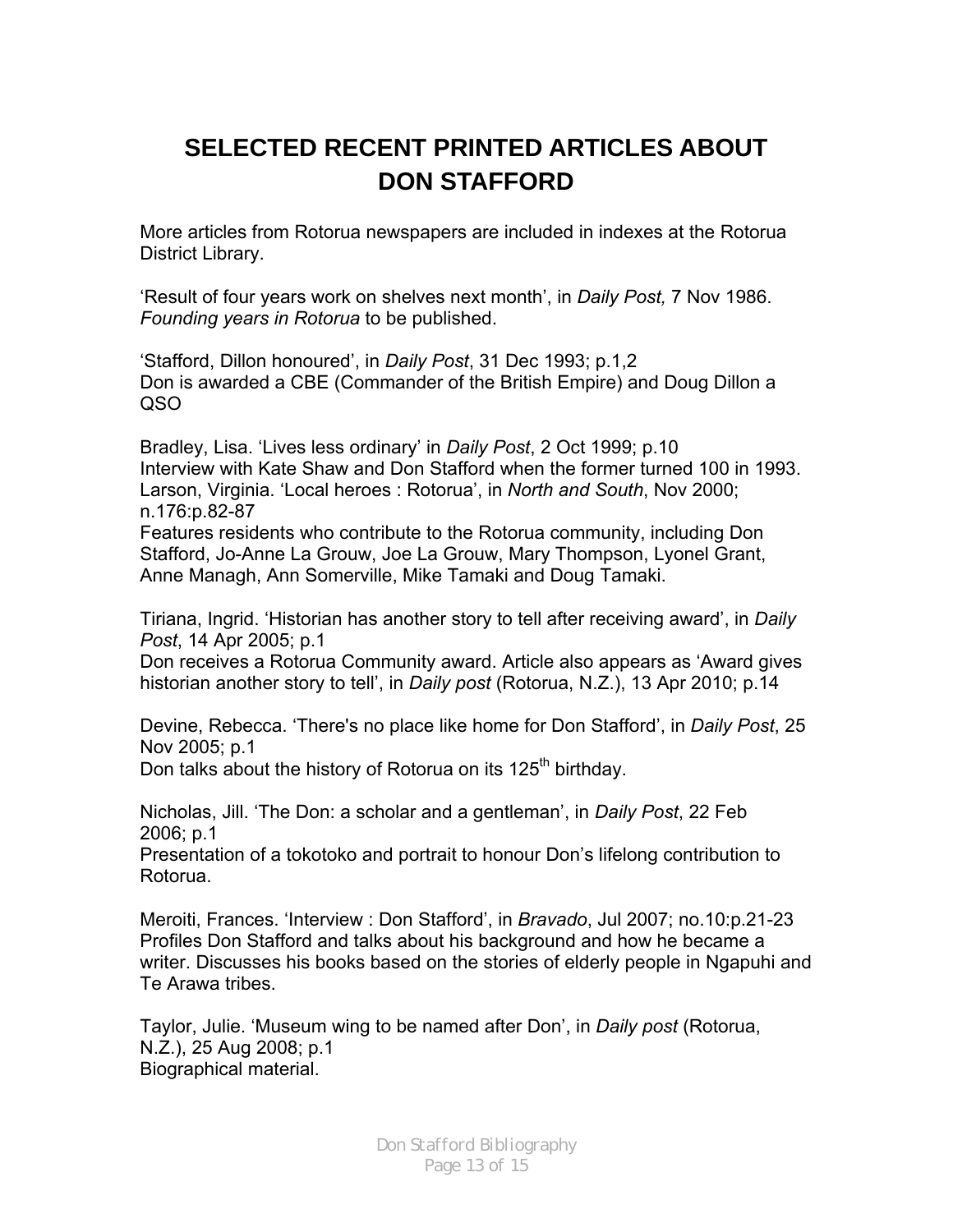Nicholas, Jill. 'Preserver of our history' in *Daily post* (Rotorua, N.Z.), 31 Oct 2009; p.B1

Biographical material. Includes a portrait

'Celebrating 21 unsung tourism heroes : working for the greater good' in *Tourism business*, Dec 2009/Jan 2010; v.3 no.5:p.20-25

Pays tribute to those who have gone beyond the call of their job, or of their duty, to benefit not only the tourism industry but also, our natural environment, communities and economy. Gives a brief profile on Don Stafford and others.

Nicholas, Jill. 'Our view : we owe a lot to 'Dr Don'', in *Daily post* (Rotorua, N.Z.), 6 Apr 2010; p.6 Related article 'Farewell Don', 6 Apr 2010; p.1

Hartevelt, Abigail. 'Farewell Don', in *Daily post* (Rotorua, N.Z.), 6 Apr 2010; p.1 Don Stafford's family talk about their father and grandfather; related article 'Our view : we owe a lot to 'Dr Don'', 6 Apr 2010; p.6

King, Alison & Hartevelt, Abigail. 'City leaders pushed for Stafford knighthood; Vital that city recognises Don's commitment; Memories of a brother and a good mate', in: *Daily post* (Rotorua, N.Z.), 7 Apr 2010; p.1, 4-5 Obituary and tributes from Todd McClay, Tai Eru and Jack Stafford

'Rotorua's Pakeha kaumatua' was well respected', in *Southland Times*, 7 Apr 2010; p.11 Biographical material. Includes portrait

Martin, Matthew. 'Don Stafford : 1927-2010; Te Arawa say goodbye to honorary member; Memories of a gentleman who captivated many', in *Daily post* (Rotorua, N.Z.), 8 Apr 2010; p.1,4

Tangi at Papaiouru Marae at Ohinemutu; tributes from Tai Eru, Alan Lord, Raewyn Campbell, the Bramley Whanau, CC McDowall.

King, Alison. 'Rotorua lucky to have Don', in *Daily post* (Rotorua, N.Z.), 8 Apr 2010; p.5

University of Waikato Professor of History Giselle Byrnes talks about the importance of Don's work.

'Our Don' was a friend and inspiration to us all', in *Daily post* (Rotorua, N.Z.), 9 Apr 2010; p.5.

Biographical material including portrait.

'Rotorua mourns loss of great man', in *Weekender* (Rotorua), 9 Apr 2010; p.6, Biographical material including a portrait